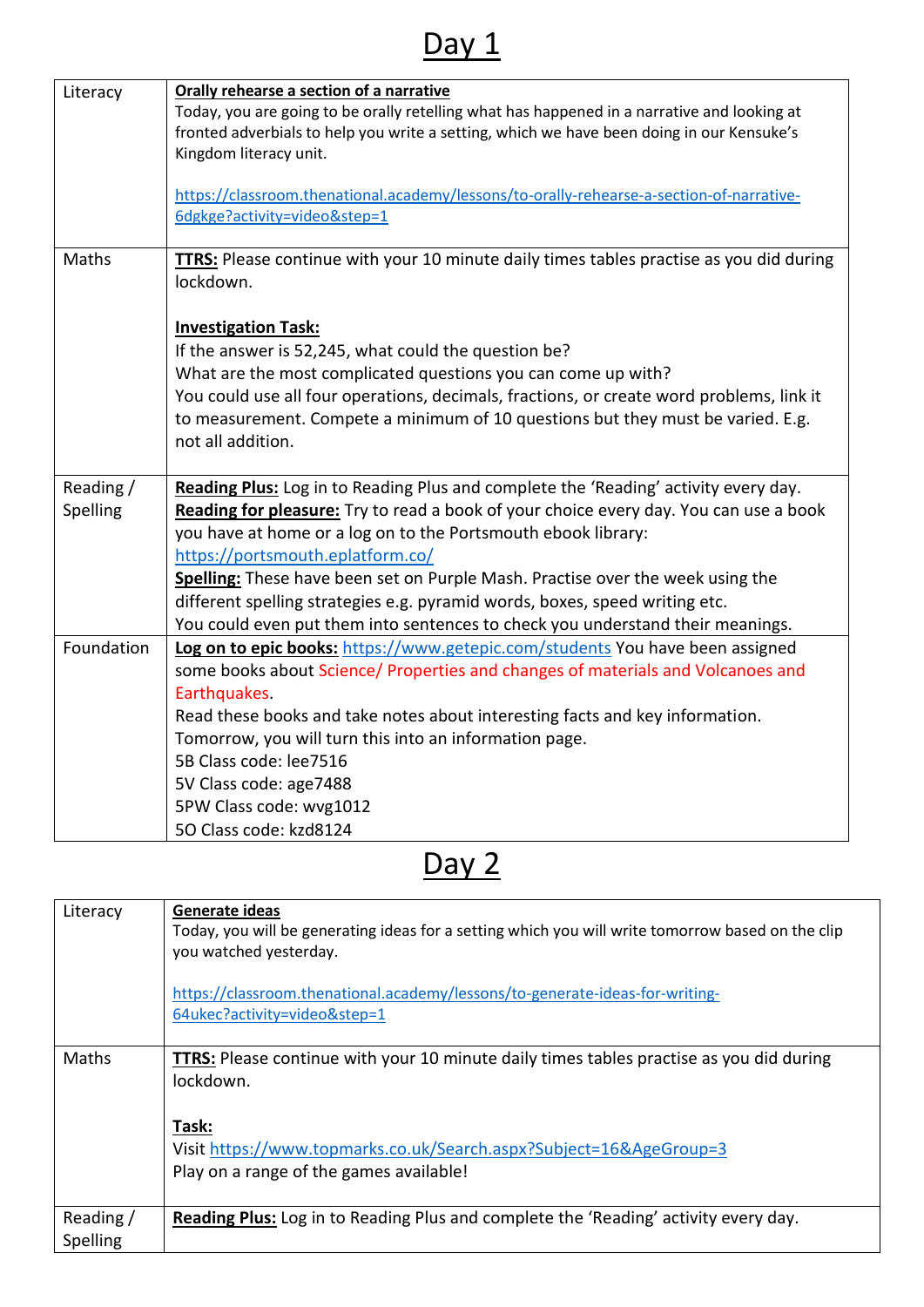|            | Reading for pleasure: Try to read a book of your choice every day. You can use a book you<br>have at home or a log on to the Portsmouth eBook library:<br>https://portsmouth.eplatform.co/                                                             |
|------------|--------------------------------------------------------------------------------------------------------------------------------------------------------------------------------------------------------------------------------------------------------|
|            | <b>Spelling:</b> These have been set on Purple Mash. Practise over the week using the different<br>spelling strategies e.g. pyramid words, boxes, speed writing etc.<br>You could even put them into sentences to check you understand their meanings. |
| Foundation | From the book 'Mixing and separating materials' which has been set on eipc books, carry<br>out the 'make liquid experiment' on page 24.<br>From the same book have a go at the bubble experiment on page 28.                                           |
|            | <b>Log on to epic books:</b> https://www.getepic.com/students<br>5B Class code: lee7516<br>5V Class code: age7488<br>5PW Class code: wvg1012<br>50 Class code: kzd8124                                                                                 |

## Day 3

| Literacy | Write the opening setting                                                                                   |
|----------|-------------------------------------------------------------------------------------------------------------|
|          | Today, you will be writing the opening setting of a narrative.                                              |
|          | https://classroom.thenational.academy/lessons/to-write-the-opening-setting-description-6hjkjt               |
| Maths    | <b>TTRS:</b> Please continue with your 10 minute daily times tables practise as you did during<br>lockdown. |
|          | Complete the following questions:                                                                           |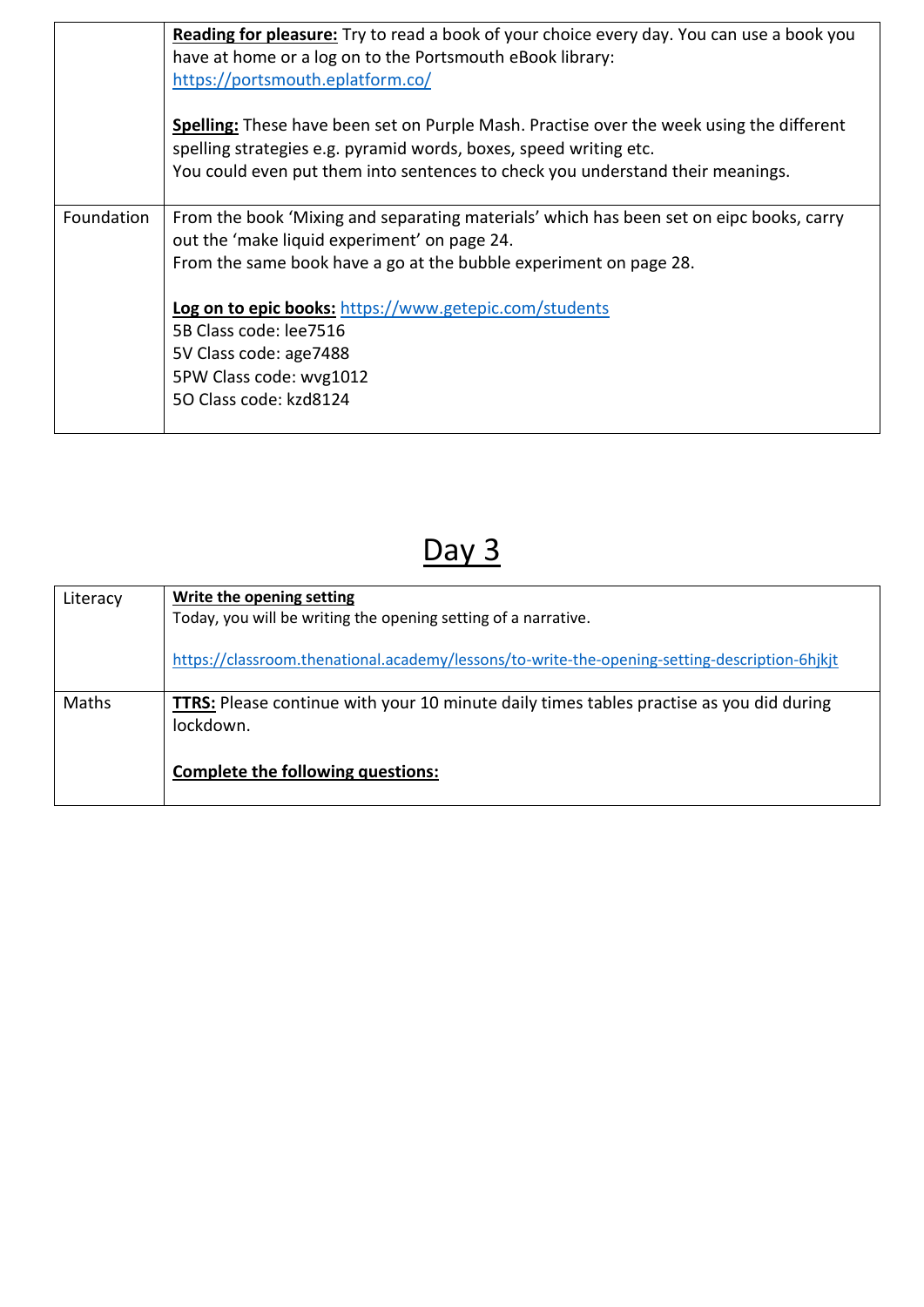|                       | Round to the<br>nearest 10, 100<br>and 1,000.                                                                                                                                                                                                                                                                                                                                                                                                                                                                                        | 1,232                        | 3,618                      | 4,357                         |
|-----------------------|--------------------------------------------------------------------------------------------------------------------------------------------------------------------------------------------------------------------------------------------------------------------------------------------------------------------------------------------------------------------------------------------------------------------------------------------------------------------------------------------------------------------------------------|------------------------------|----------------------------|-------------------------------|
|                       | Complete the<br>calculations.                                                                                                                                                                                                                                                                                                                                                                                                                                                                                                        | $1,273 + 300 =$              | $3,876 - 50 =$             | $4,919 + 4,000 =$             |
|                       | Complete the<br>calculations.                                                                                                                                                                                                                                                                                                                                                                                                                                                                                                        | $4 \times 8 =$               | $7 \times 8 =$             | $48 \div 8 =$                 |
|                       | Complete the<br>calculations.                                                                                                                                                                                                                                                                                                                                                                                                                                                                                                        | $2 \times 6 \times 3 =$      | $4 \times 4 \times 2 =$    | $5 \times 7 \times 2 =$       |
|                       | Complete the<br>equivalent<br>fraction.                                                                                                                                                                                                                                                                                                                                                                                                                                                                                              | $\frac{1}{4} = \frac{1}{12}$ | $rac{2}{3} = \frac{1}{12}$ | $\frac{6}{12} = \frac{6}{24}$ |
|                       | <b>Partition the</b><br>fraction into<br>tenths and<br>hundredths.                                                                                                                                                                                                                                                                                                                                                                                                                                                                   | 36<br>100                    | 24<br>100                  | 51<br>100                     |
|                       | Complete the<br>statement.                                                                                                                                                                                                                                                                                                                                                                                                                                                                                                           | $4km =$<br>m                 | $8,000m =$<br>km           | $2,500m =$<br>km              |
|                       | Label the angle,<br>acute, obtuse or<br>right angle.                                                                                                                                                                                                                                                                                                                                                                                                                                                                                 |                              |                            |                               |
| Reading /<br>Spelling | Reading Plus: Log in to Reading Plus and complete the 'Reading' activity every day.<br>Reading for pleasure: Try to read a book of your choice every day. You can use a book you<br>have at home or a log on to the Portsmouth ebook library:<br>https://portsmouth.eplatform.co/<br>Spelling: These have been set on Purple Mash. Practise over the week using the different<br>spelling strategies e.g. pyramid words, boxes, speed writing etc.<br>You could even put them into sentences to check you understand their meanings. |                              |                            |                               |
| Foundation            | From the book called 'Changing matter' which has been set on epic books.                                                                                                                                                                                                                                                                                                                                                                                                                                                             |                              |                            |                               |